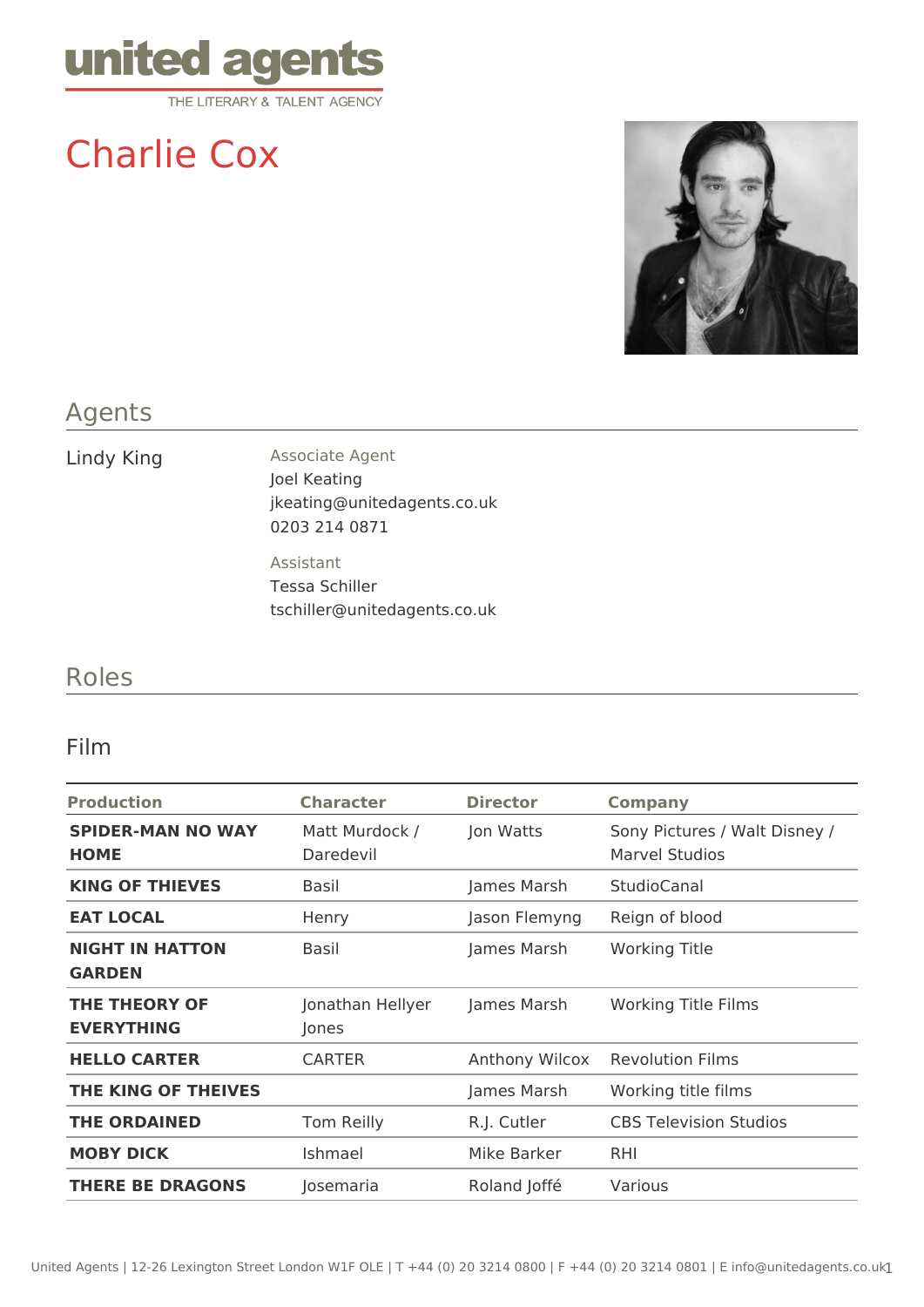| <b>Production</b>                              | <b>Character</b> | <b>Director</b>          | <b>Company</b>                        |
|------------------------------------------------|------------------|--------------------------|---------------------------------------|
| <b>GLORIOUS 39</b>                             | Lawrence         | Stephen<br>Poliakoff     | 1939 Ltd                              |
| <b>STONE OF DESTINY</b>                        | lan Hamilton     | Charles Martin<br>Smith  | Mob Films / Infinity                  |
| <b>STARDUST</b>                                | Tristan          | Matthew Vaughn Paramount |                                       |
| <b>TIRANTE EL BLANCO</b>                       | Diaphebus        | Vicente Aranda           | Future Films Ltd                      |
| <b>CASANOVA</b>                                | Giovanni         | Lasse Halstrom           | <b>Touchstone Pictures</b>            |
| <b>MERCHANT OF VENICE</b>                      | Lorenzo          | Michael Radford          | Avenue Pictures Productions           |
| <b>THINGS TO DO BEFORE</b><br><b>YOU'RE 30</b> | Danny            | Simon Shore              | Samuelson Prods                       |
| <b>DOT THE I</b>                               | Theo             |                          | Matthew Parkhill Summit Entertainment |

# Television

| <b>Production</b>                      | <b>Character</b>                      | <b>Director</b>      | <b>Company</b>                          |
|----------------------------------------|---------------------------------------|----------------------|-----------------------------------------|
| <b>KIN</b>                             |                                       |                      | $AMC+$                                  |
| <b>DAREDEVIL</b>                       | Matt Murdock / Daredevil Phil Abraham |                      | <b>Netflix</b>                          |
| <b>THE DEFENDERS</b>                   | Matt Murdock / Daredevil Various      |                      | <b>Netflix</b>                          |
| UNTITLED WALL STREET<br><b>PROJECT</b> | Jackson                               | Niels Arden Oplev    | <b>CBS</b> Television<br><b>Studios</b> |
| <b>LEGACY</b>                          | Charles Throughgood                   | Pete Travis          | <b>SLIM LTD</b>                         |
| <b>BOARDWALK EMPIRE</b>                | Owen Sleater                          | <b>Terry Winter</b>  | <b>HBO</b>                              |
| <b>DOWNTON ABBEY</b>                   | Duke of Crowborough                   |                      | Carnival Film and TV                    |
| <b>A FOR ANDROMEDA</b>                 | <b>Bridger</b>                        | John Strickland      | <b>BBC</b>                              |
| <b>LEWIS</b>                           | Danny                                 | <b>Bill Anderson</b> | <b>BBC</b>                              |
| <b>JUDGE JOHN DEED</b>                 | <b>Young Vicar</b>                    | G. F. Newman         | <b>BBC</b>                              |

# Stage

| <b>Production</b>                               | <b>Character</b>     | <b>Director</b>   | <b>Company</b>                                                                    |
|-------------------------------------------------|----------------------|-------------------|-----------------------------------------------------------------------------------|
| <b>BETRAYAL</b>                                 | Jerry                | Jamie Lloyd       | The Harold Pinter Theatre (West End)<br>/ Bernard B. Jacobs Theatre<br>(Broadway) |
| <b>THE PRINCE OF</b><br><b>HOMBURG</b>          | Prince of<br>Homburg | Jonathan<br>Munby | Donmar Warehouse                                                                  |
| <b>THE LOVER &amp; THE</b><br><b>COLLECTION</b> |                      | Jamie Lloyd       | The Comedy Theatre                                                                |